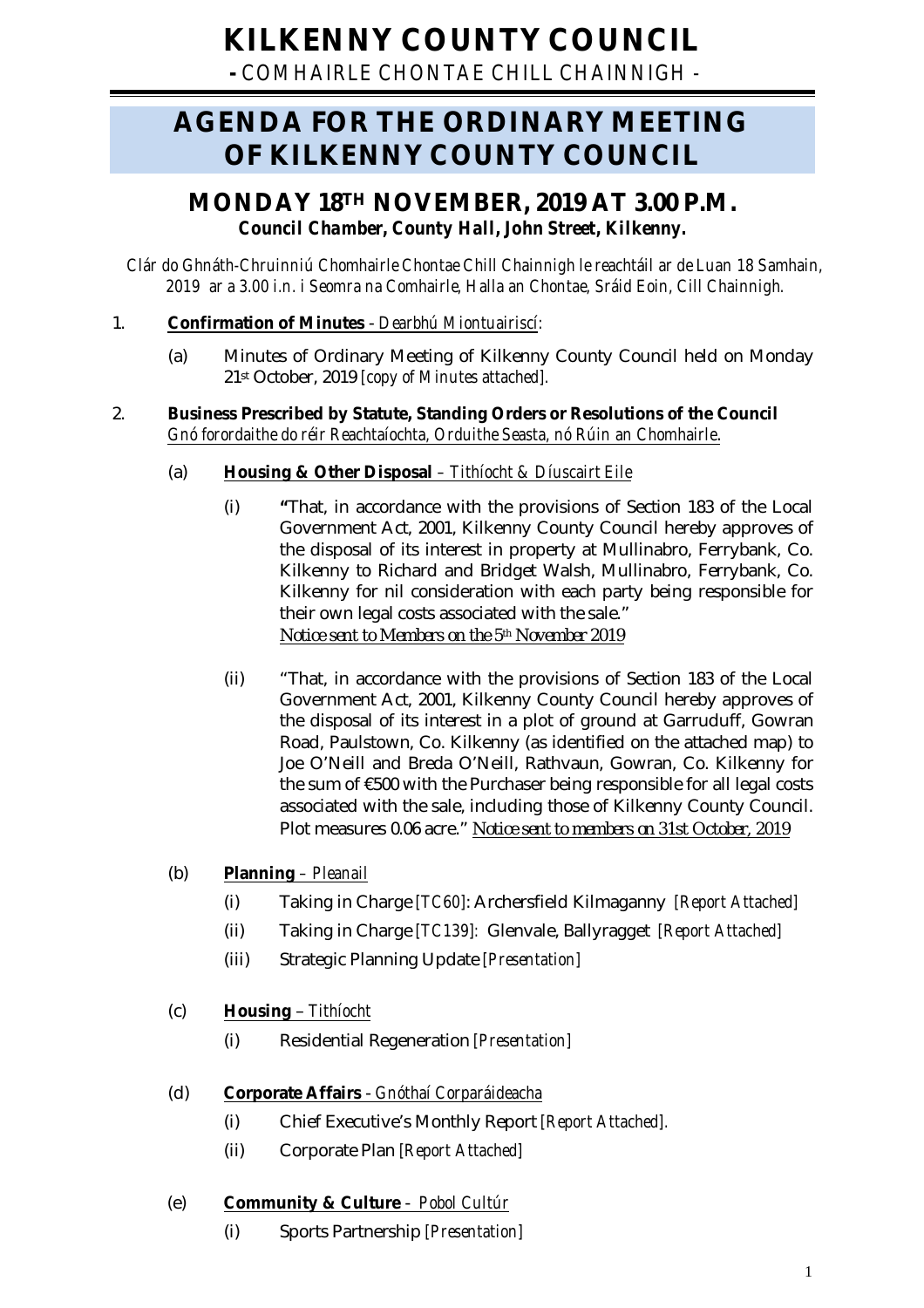### 3. **Correspondence** *- Comhfhreagras*

### 4. **Business adjourned from a previous Meeting***- Gnó ar athló ó chruinniúroimhe seo*

- 5. **Fix Dates & Times of Meetings** *- Dátaí agus Amanta do chruinnithe a shocrú:* 
	- (i) Schedule of Meetings from November 2019 to February 2020*[Attached].*
- 6. **Consideration of Reports & Recommendations of Committees of the Council***-Plé ar Thuairiscí agus Moltaí ó Choistí an Comhairle:*
- 7. **Other Business set forth in the Notice convening the Meeting –** *Gnó Eile romhainn i bhFógra reachtála an Chruinnithe*

### 8. **Education & Training***– Oideachas agus Oiliúint* (i) Conferences – Request for approval to attend as per circulated list *[Attached].*

### 9. **Matters Arising from Minutes** - *Gnótha ag éirí as Miontuairiscí*

### 10. **Any Other Business** - *Aon Ghnó Eile*

#### 11. **Notices of Motion** - *Fógraí Rúin:*

#### **27 (19) Cllrs. Malcolm Noonan & John Brennan**

"That Kilkenny County Council recognises the need for flexibility within the awarding of conservation grants, buildings at risk grants and requests the same need for flexibility for Heritage Council, or State funded Built Heritage and Conservation Grants due to the complexity of work involved in many built heritage restoration/conservation projects and that delays can occur due to climatic or weather-related conditions. As such a project should be granted an extension in draw down if an unavoidable delay is incurred.

We also request that the grant amount for projects be increased to a maximum of 80% based on meeting criteria laid down in grant schemes."